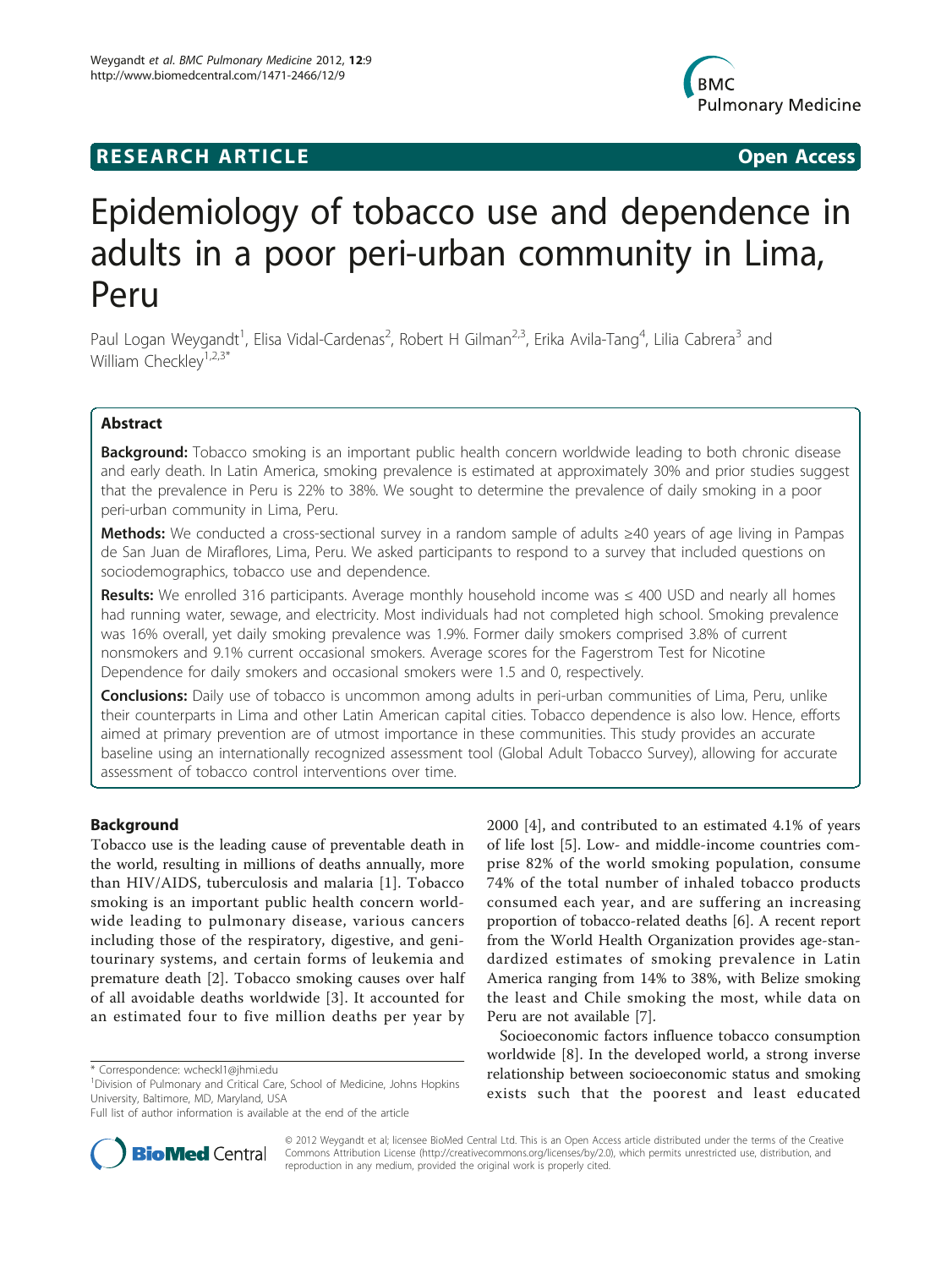populations are more likely to smoke [\[9](#page-8-0)-[12\]](#page-9-0). While the few studies characterizing tobacco use in the developing world are equivocal, they generally support the findings observed in the developed world [[9](#page-8-0)]. Moreover, it has been suggested that tobacco use has become widely prevalent in developing countries and the public health significance of smoking-related morbidity and mortality will continue to grow [\[9](#page-8-0)]. As the tobacco epidemic shifts from developed to developing countries, countries like Peru are in an ideal position for primary intervention programs prior to the realization of full range of smoking-related morbidity and mortality.

Peru has recently transitioned to a rapidly growing upper middle-income country [[13](#page-9-0)]. Chronic disease profiles for many developing countries in transition are substantially and rapidly worsening [\[14,15](#page-9-0)]. Peru might well be expected to follow such an epidemiological transition involving a decreasing proportion of infectious diseases and an increasing proportion of chronic diseases. However, data on mortality and detailed studies of smoking are sparse in many developing countries where smoking has already become epidemic [\[9](#page-8-0)]. As a country in transition, accurate characterization and quantification of Peru's tobacco burden and use patterns is of public health importance. Previous studies have shown overall smoking prevalence in Peru at 22% to 38% and a recent report in 2005 from the Center for Information and Education for the Prevention of Drug Abuse found prevalence of daily and occasional smoking in urban Peru to be 8% and 20%, respectively [\[16](#page-9-0)-[21\]](#page-9-0). However, study methodologies varied greatly and none focused on the low-income, peri-urban shantytowns. These communities that comprise a large portion of the population are less well studied because they are more difficult to access than their urban counterparts. Moreover, these communities are often associated with poor health infrastructure and receive little public-health attention from the government.

While estimates of tobacco smoke prevalence are available for multiple studies in Latin America, few of these studies have been conducted across multiple countries using standardized approaches. Two multi-country studies that used standardized questionnaires found that prevalence for tobacco smoke in Latin America ranging from 24% to 39% in one study [[16](#page-9-0)] and from 22% to 45% in the other [\[22\]](#page-9-0). These studies, however, appear to have sampled populations that are either more urbanized [[16](#page-9-0)] or with an overall higher educational level [[22](#page-9-0)] than would be expected from peri-urban communities, which represent a larger share the urban populations in many Latin American cities.

In this study, we sought to characterize the prevalence of smoking in adults aged  $\geq$  40 years living in a periurban shantytown in Lima, Peru. We chose this age group to compare with two recent large-scale studies on COPD, which included tobacco use [\[16,22](#page-9-0)]. As a secondary objective, we sought to determine factors influencing tobacco use and dependence. Our primary hypothesis was that the prevalence of daily smoking in this population will be similar to rates observed in prior studies and that those rates would reflect those observed in other Latin American capital cities.

# Methods

# Study setting

We conducted our study in Pampas de San Juan de Miraflores, a poor peri-urban community located approximately 25 kilometers to the southwest of Lima, Peru. The community of Pampas de San Juan de Miraflores was settled in the early 1980s as thousands of poor families migrated into the area as part of the "urban invasion" that began in the 1950s. The state also encouraged urban expansion by encouraging state employees to seek new residence in this area. However, the majority of 72,000 inhabitants of Pampas are highland immigrants.

# Study design

We sought to enroll a representative group of 300 individuals aged  $\geq 40$  years from census data obtained by A. B. PRISMA in 2002. Recent studies suggested a smoking prevalence in Lima of 27% [[16\]](#page-9-0). Based on a prevalence of 27% and a 0.05 level of confidence, we calculated a minimum sample size of 303 participants. We chose to enroll adults in this age group because they are likely to have the highest risk of developing COPD and because we could directly compare our results against two previous large-scale prevalence studies [[16,22\]](#page-9-0) After selecting a simple random group of participants from the census list, field workers traveled to the homes of selected individuals to invite those individuals to participate. We did not include the following individuals in the study: non-residents of Pampas, those who were not part of the census, those younger than 40 years of age, those who refused to participate, those who could not or would not complete both modules of the questionnaire in our study; and those who were selected but could not be located. We enrolled only one person per household to avoid household-level correlation. If an individual either refused to participate or was not met after three visits, we selected another individual from the list. All participants went through the process of informed consent followed by the surveys. The study was approved by the Internal Review Board of A.B. PRISMA in Lima, Peru.

We used questions from the Global Adult Tobacco Survey (GATS), which has been applied in both Mexico and Brazil [[23-25\]](#page-9-0), to address both quantity and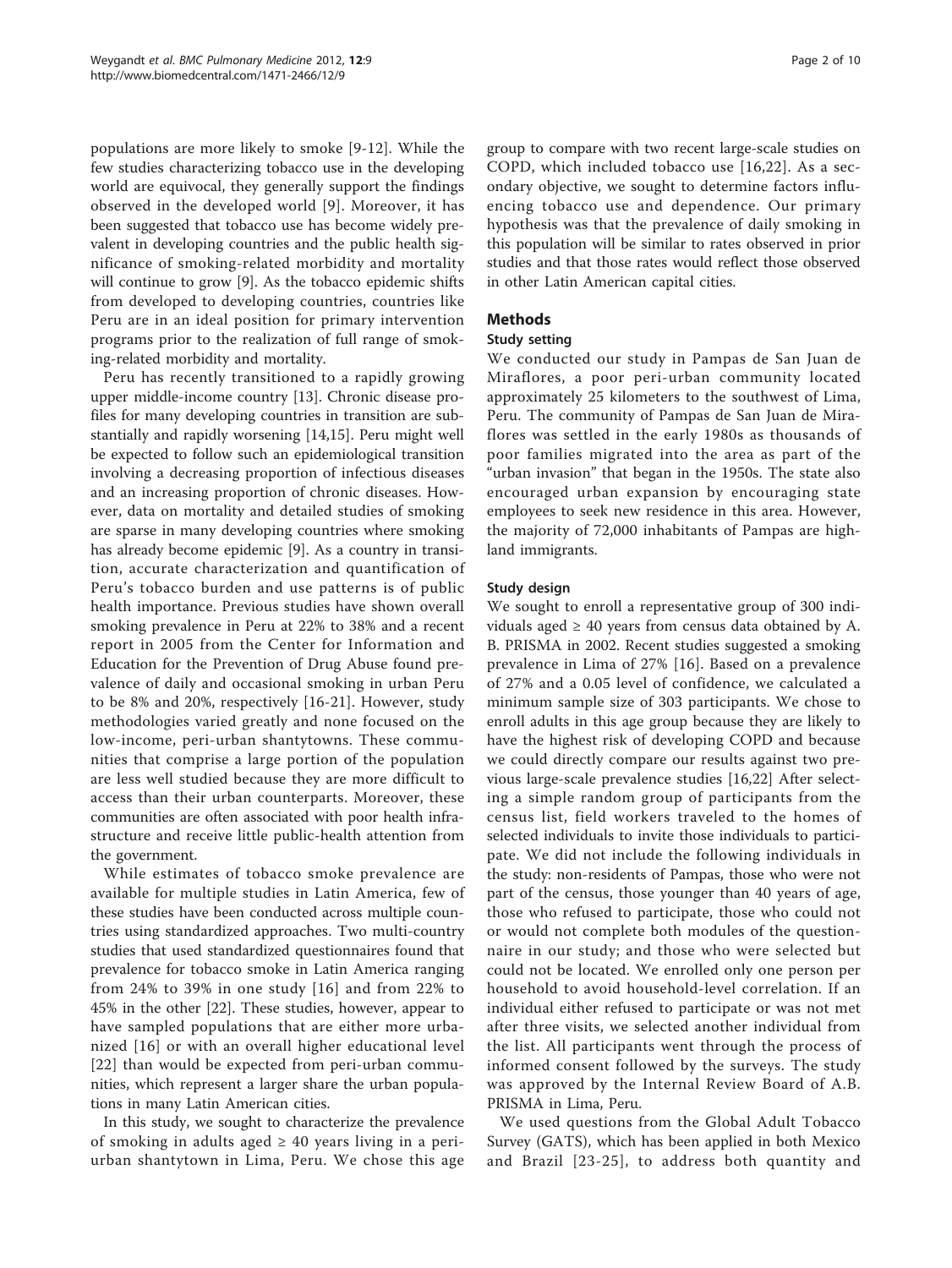frequency of tobacco use, access to tobacco, associated costs, personal attitudes toward tobacco, and tobacco dependence. In contrast to the surveys used in BOLD and PLATINO, GATS does not ask if a participant smoked > 100 cigarettes in their lifetime. To evaluate socioeconomic status, we asked about household size, assets, income, and education. We conducted a pilot study prior to enrollment and determined that there was no tobacco use other than cigarettes. Upon enrollment, the field worker interviewed each participant to obtain answers for all questions in our questionnaire.

#### Measures

The primary outcome of this study was smoking prevalence. We classified participants into three categories: daily smokers ( $\geq 1$  cigarette/day), occasional smokers (< 1 cigarette/day), and nonsmokers. We defined former smokers as those who were either current occasional smokers or nonsmokers who smoked daily  $(≥1$  cigarette/day) in the past. Smoking dependence was analyzed using the Fagerstrom Test for Nicotine Dependence [[26\]](#page-9-0). The Fagerstrom Test for Nicotine Dependence has been shown to be highly reliable and it has been shown to correlate with cotinine and exhaled carbon monoxide levels [[27](#page-9-0)-[29\]](#page-9-0). A score of less than four was considered minimal dependence.

#### Biostatistical methods

To address our primary objective, we calculated 95% confidence intervals around prevalence estimates of tobacco smoke using standard methods [[30\]](#page-9-0). To address secondary objectives, we calculated simple proportions or means and used multivariable logistic regression to identify important demographic and socioeconomic predictors of smoking. We used R ([http://www.r-project.](http://www.r-project.org) [org](http://www.r-project.org)) for statistical analysis.

# Results

# Baseline characteristics

To obtain a sample size of approximately 300, we attempted to contact a random sample of 683 possible participants between August 2009 and February 2010. 84 (12%) refused the interview; 150 (22%) had moved to a different community or were traveling; 97 (14%) were difficult or impossible to find; and, 33 (5%) had died. In total, we interviewed 319 individuals from August 2009 through February 2010; however, 3 were < 40 years old and were thus excluded. We interviewed a total of 149 men and 167 women for a total of 316 participants. Monthly income ranged between 480 and 1120 soles per month (approximately USD 165 to 385) and the vast majority of homes had electricity, running water and a primary sewage connection. Sixty-one percent (n = 194) had not completed high school. Approximately

1% of participants ( $n = 4$ ) were unemployed and one person was retired. The remainder of the population was employed in retail, were stay-at-home parents, performed manual labor, worked as private employees, provided domestic services, worked in transportation, were government employees, or had some other source of income (Table [1](#page-3-0)).

#### Tobacco use and dependence

The overall prevalence of smoking in our study group, defined as either occasional or daily use, was 16% (25% in men and 7.8% in women); however, only 1.9% of participants (3.4% in men and 0.6% in women) were daily smokers (Table [2\)](#page-4-0). Of current nonsmokers and occasional smokers, 3.8% and 9.1%, respectively, were former daily smokers (eTable [1\)](#page-3-0). While the overall prevalence of smoking was similar to those observed in other Latin American countries, the number of daily smokers in our study was very low (Table [3\)](#page-4-0).

Among current daily smokers ( $n = 6$ ), smoking began at a mean age of 18 years (SD = 4.7). Among previous daily smokers, smoking began at a mean age of 27 years (SD = 11). Current daily smokers smoked for a mean of 34 years (SD = 12) and were exposed to a mean of  $8.2$  $(SD = 6.2)$  pack-years of tobacco use. Previous daily smokers smoked for a mean of 18 years (SD = 12). We calculated average Fagerstrom Test for Nicotine Dependence scores by frequency of smoking. Occasional smokers averaged a score of 0, while the five daily smokers who responded averaged a score of 1.5 (eTable [2](#page-4-0)).

Men were five times more likely to smoke than women (OR = 4.97, 95% CI 2.3 to 10.7). Participants with households where smoking was never allowed were six times less likely to smoke than participants in households where smoking was allowed (OR =  $0.2$ , 95% CI 0.1 to 0.4). Income was not associated with smoking status at the 0.05 level of significance. Neither were having assets such as a car or fridge, or being married or in a committed relationship (all  $p > 0.05$ ). Seventy-two percent ( $n = 227$ ) of study participants had seen cigarettes being sold on the streets in the last 30 days. Twentyeight percent ( $n = 90$ ) reported having bough cigarettes for others. Seventy-one percent  $(n = 63)$  bought cigarettes for others less than once a month. Seventy-two percent ( $n = 227$ ) reported having observed cigarettes being sold on the street.

# Secondhand smoke

Smoking was never allowed in  $47\%$  (n = 125) of the homes of nonsmokers, whereas smoking was allowed within the homes of 100% ( $n = 6$ ) of current daily smokers. Three percent of nonsmokers  $(n = 4)$  allowed smoking on a daily basis within the home, while 67% of current daily smokers  $(n = 4)$  allowed daily smoking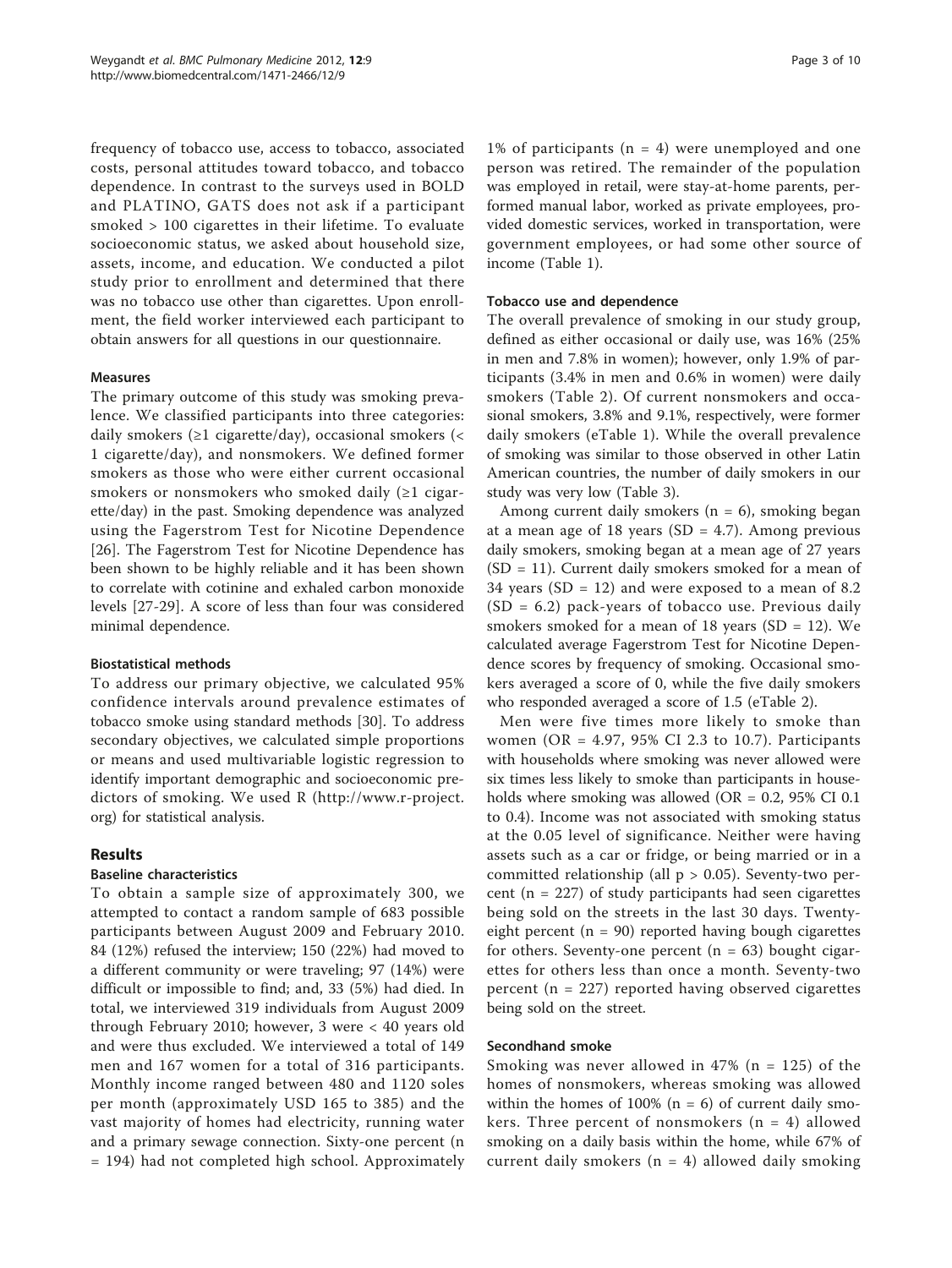#### <span id="page-3-0"></span>Table 1 Baseline characteristics

| Characteristic                                                     | $N(n = 316)$   | $\%$    |
|--------------------------------------------------------------------|----------------|---------|
| Sex                                                                |                |         |
| Male                                                               | 149            | 47%     |
| Female                                                             | 167            | 53%     |
| Age                                                                |                |         |
| 40-49                                                              | 129            | 41%     |
| 50-59                                                              | 140            | 44%     |
| 60-85                                                              | 47             | 15%     |
| Race                                                               |                |         |
| Mestizo                                                            | 308            | 98%     |
| Black                                                              | 6              | 2%      |
| White                                                              | $\overline{2}$ | $< 1\%$ |
| Education                                                          |                |         |
| No school/illiterate                                               | 11             | 3%      |
| Primary incomplete or no school/literate                           | 59             | 19%     |
| Primary complete                                                   | 124            | 39%     |
| Secondary complete                                                 | 77             | 24%     |
| Technical school, university, or postgraduate education undertaken | 45             | 14%     |
| Primary Work                                                       |                |         |
| Private or government employee                                     | 42             | 13%     |
| Retail                                                             | 70             | 22%     |
| Service - manual labor, transportation, or domestic                | 106            | 34%     |
| Stay at home parent                                                | 68             | 22%     |
| Retired or unemployed                                              | 5              | 2%      |
| Other                                                              | 24             | 8%      |
| Water                                                              |                |         |
| Running water in home                                              | 301            | 95%     |
| Well inside home                                                   | $\mathsf 3$    | 1%      |
| Other (e.g., public well/pipe/tank, water delivery, spring, etc.)  | 12             | 4%      |
| Sanitation                                                         |                |         |
| Toilet with sewage                                                 | 308            | 97%     |
| No toilet/sewage                                                   | 8              | 3%      |
| Electricity                                                        |                |         |
| Yes                                                                | 314            | 99%     |
| No                                                                 | $\overline{2}$ | 1%      |
| Income                                                             |                |         |
| $<$ 480 soles                                                      | 31             | 10%     |
| 481-800 soles                                                      | 109            | 34%     |
| 801-1120                                                           | 97             | 31%     |
| 1121-1440                                                          | 36             | 11%     |
| $\geq$ 1441 soles                                                  | 26             | 8%      |
| Number of families in the household                                |                |         |
| $\overline{1}$                                                     | 247            | 78%     |
| $\overline{2}$                                                     | 53             | 17%     |
| $\geq 3$                                                           | 16             | 5%      |
| Number of rooms used for sleeping                                  |                |         |
| $\mathbf{1}$                                                       | 23             | 7%      |
| $\mathbf 2$                                                        | $77\,$         | 24%     |
| 3                                                                  | 120            | 38%     |
| $\geq 4$                                                           | 95             | 30%     |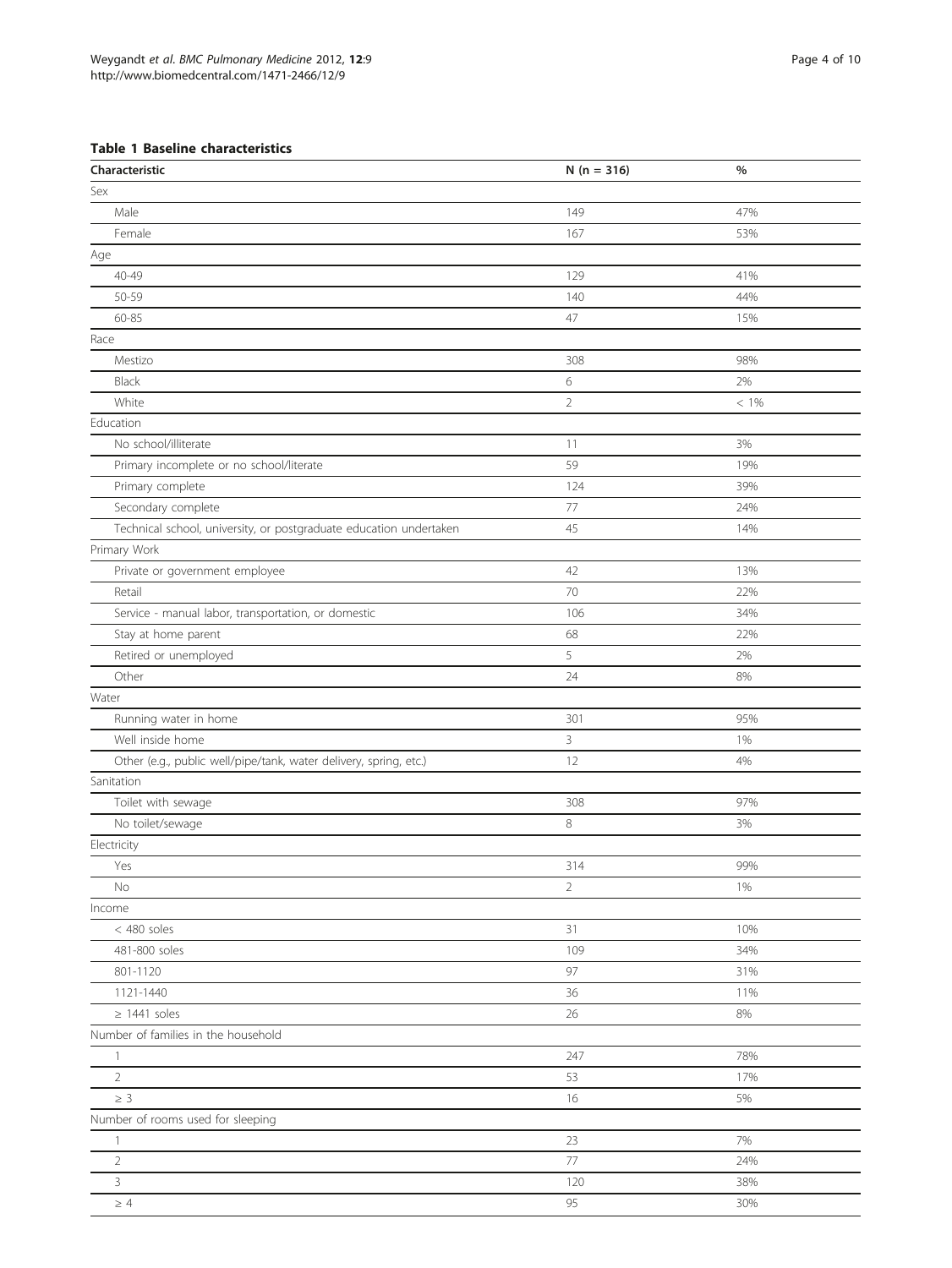| Number of men (%) |                   |                       | Number of women (%)            |                   |                              | Overall (%)                    |                   |                              |                         |
|-------------------|-------------------|-----------------------|--------------------------------|-------------------|------------------------------|--------------------------------|-------------------|------------------------------|-------------------------|
| Age<br>(years)    | <b>Nonsmokers</b> | Occasional<br>smokers | <b>Daily</b><br><b>Smokers</b> | <b>Nonsmokers</b> | Occasional<br><b>Smokers</b> | <b>Daily</b><br><b>Smokers</b> | <b>Nonsmokers</b> | Occasional<br><b>Smokers</b> | Daily<br><b>Smokers</b> |
| 40-49             | 40 (71%)          | 15 (27%)              | (2%)                           | 66 (90%)          | 6(8%)                        | (4% )                          | 106 (82%)         | 21 (16%)                     | 2(2%)                   |
| 50-59             | 49 (73%)          | 15 (22%)              | 3(5%)                          | 67 (92%)          | 6(8%)                        | $0(0\%)$                       | 16 (83%)          | 21 (15%)                     | 3(2%)                   |
| 60-85             | 23 (88%)          | 2(8%)                 | (4% )                          | 21 (100%)         | $0(0\%)$                     | $0(0\%)$                       | 44 (94%)          | 2(4%)                        | $(2\%)$                 |
| Total             | 112 (75%)         | 32 (22%)              | 5 (3%)                         | 154 (92%)         | 12 (7%)                      | (1%)                           | 266 (84%)         | 44 (14%)                     | 6(2%)                   |

<span id="page-4-0"></span>Table 2 Prevalence of current tobacco use stratified by sex and age

within the home. During the previous 30 days, 28% of nonsmokers (n = 26) reported someone smoking indoors at their workplace, while 75% of current daily smokers  $(n = 3)$  reported smoking in the workplace; and,  $23\%$  of respondents (n = 39) indicated they had observed someone smoking in restaurants and 19% of respondents ( $n = 56$ ) reported observing smoking in public transportation (Table [4](#page-5-0)).

#### Media and advertisement

Between 38% and 53% of participants reported having observed advertisements for cigarettes in stores, on television, on the radio, on posters or billboards, and in newspapers or magazines, in public transport vehicles, and on public walls, signposts, or banners in the previous 30 days. Between 3% and 4% of interviewees observed advertisements for cigarettes at the cinema, on

the Internet, or at sporting events within the previous 30 days. A small number of participants had seen promotions such as free cigarettes, cigarettes at sale prices, coupons, free gifts, discounts on other products, clothing or other items with the brand or logo, or received any promotions by mail (Table [4](#page-5-0)).

#### Beliefs about tobacco

98% of men and 99% of women indicated that they believed that cigarette smoking causes serious illness. Similarly 97% of men and 99% of women indicated that they believed cigarette smoking causes lung cancer. 85% of men and 92% of women indicated that they believed cigarette smoking causes heart attack and fewer still, 77% of men and 81% of women, indicated that they believed cigarette smoking causes stroke (Table [4](#page-5-0)).

|  | Table 3 Comparison of daily smoking prevalence in Lima, Peru and other Latin American countries and capital cities |
|--|--------------------------------------------------------------------------------------------------------------------|
|--|--------------------------------------------------------------------------------------------------------------------|

| Study                                                                          | Location        | Year<br>Conducted | Age          | Prevalence<br>measure           | Prevalence 95% CI |                         |
|--------------------------------------------------------------------------------|-----------------|-------------------|--------------|---------------------------------|-------------------|-------------------------|
| This study                                                                     | Lima, Peru      | 2009              | $\geq 40$    | Current daily<br>smokers        | 1.9%              | $(0.8 \text{ to } 4.3)$ |
| Epidemiologia de drogas en la población urbana peruana 2005 Lima, Peru<br>[17] |                 | 2005              | $12 -$<br>64 | Current daily<br>smokers        | 7.7%              | Not<br>reported         |
| CARMELA [16]                                                                   | Lima, Peru      | 2003-2005         | $25 -$<br>44 | Current smokers                 | 26.6%             | $(23.9 - 29.4)$         |
| Il Encuesta nacional sobre prevención y consumo de drogas<br>2002 [19]         | Peru            | 2002-2003         | $41 -$<br>64 | Annual prevalence               | 25-34%            | Not<br>reported         |
| <b>GATS [25]</b>                                                               | Brazil          | 2008              |              | $> 15$ Current daily<br>smokers | 15.1%             | $(14.6 - 15.5)$         |
| <b>GATS [25]</b>                                                               | Brazil          | 2008              | $\geq$ 15    | Current smokers                 | 17.1%             | $(16.6 - 17.6)$         |
| <b>GATS [24]</b>                                                               | Mexico          | 2009              | $\geq$ 15    | Current daily<br>smokers        | 7.6%              | $(6.8 - 8.3)$           |
| <b>GATS [24]</b>                                                               | Mexico          | 2009              | $\geq$ 15    | Current smokers                 | 15.9%             | $(14.7 - 17.1)$         |
| PLATINO <sub>[22]</sub>                                                        | Sao Paulo       | 2003              | $\geq 40$    | Current smokers                 | 23.9%             | $(21.3)$ to<br>26.6)    |
| PLATINO [22]                                                                   | Santiago        | 2004              | $\geq 40$    | Current smokers                 | 38.5%             | $(35.7)$ to<br>41.2)    |
| PLATINO <sub>[22]</sub>                                                        | Mexico City     | 2003              | $\geq 40$    | Current smokers                 | 25.4%             | $(22.8)$ to<br>28.0)    |
| PLATINO <sub>[22]</sub>                                                        | Montevideo 2004 |                   | $\geq 40$    | Current smokers                 | 28.0%             | $(25.2)$ to<br>30.9)    |
| PLATINO <sub>[22]</sub>                                                        | Caracas         | 2004              | >40          | Current smokers                 | 28.5%             | (26.1)<br>30.9)         |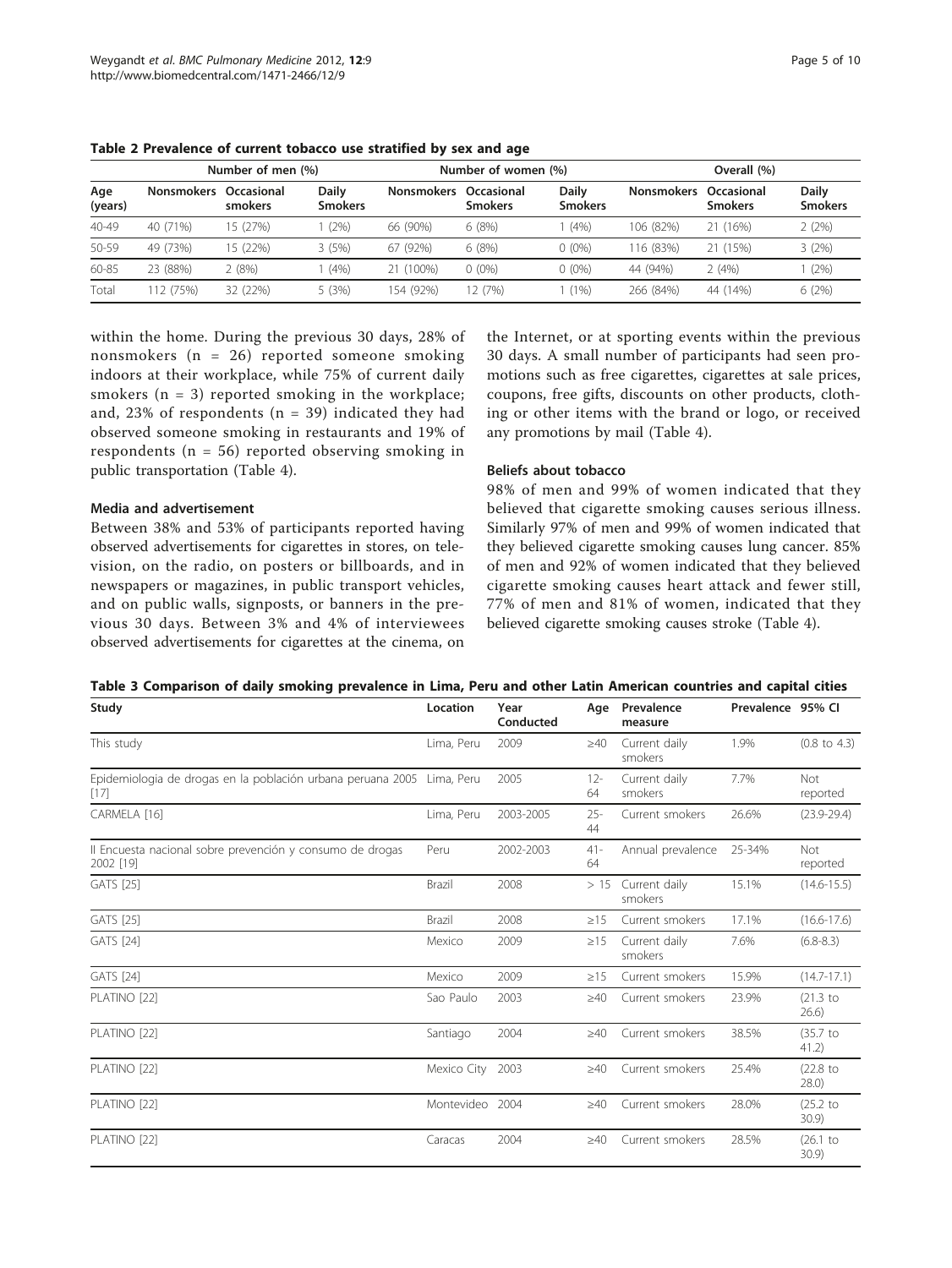<span id="page-5-0"></span>

| <b>SECONDHAND SMOKE</b>                                                |                |                        |                                   |  |  |
|------------------------------------------------------------------------|----------------|------------------------|-----------------------------------|--|--|
|                                                                        | Nonsmokers (%) | Occasional smokers (%) | Daily smokers (%)                 |  |  |
| Smoking house rules?                                                   |                |                        |                                   |  |  |
| Never allowed                                                          | 125 (47%)      | 7 (16%)                | $0(0\%)$                          |  |  |
| Allowed but exceptions                                                 | 133 (50%)      | 31 (72%)               | 4 (67%)                           |  |  |
| Permitted                                                              | 4(2%)          | 4 (9%)                 | 2 (33%)                           |  |  |
| No rules                                                               | 4(2%)          | $1(2\%)$               | $0(0\%)$                          |  |  |
| How often does someone smoke inside your house?                        |                |                        |                                   |  |  |
| Less than monthly                                                      | 125 (89%)      | 30 (86%)               | 1(17%)                            |  |  |
| Monthly                                                                | 3(2%)          | 3(9%)                  | 1(17%)                            |  |  |
| Weekly                                                                 | 9(6%)          | 2(6%)                  | $0(0\%)$                          |  |  |
| Daily                                                                  | 4(3%)          | $0(0\%)$               | 4 (67%)                           |  |  |
| Workplace policy?                                                      |                |                        |                                   |  |  |
| Not allowed                                                            | 75 (78%)       | 19 (86%)               | 4 (100%)                          |  |  |
| Allowed in some areas                                                  | 11 (11%)       | 2(9%)                  | $0(0\%)$                          |  |  |
| Allowed anywhere                                                       | 7 (7%)         | 1(5%)                  | $0(0\%)$                          |  |  |
| There is no policy                                                     | 3(3%)          | $0(0\%)$               | $0(0\%)$                          |  |  |
| Did anyone smoke indoors where you work in the last 30 days?           |                |                        |                                   |  |  |
| No                                                                     | 68 (72%)       | 18 (78%)               | 1(25%)                            |  |  |
| Yes                                                                    | 26 (28%)       | 5 (22%)                | 3(75%)                            |  |  |
| Did anyone smoke inside government buildings in the last 30 days?      |                |                        |                                   |  |  |
| <b>No</b>                                                              | 45 (79%)       | 10 (77%)               | $0(0\%)$                          |  |  |
| Yes                                                                    | 12 (21%)       | 3(23%)                 | $1(100\%)$                        |  |  |
| Did anyone smoke inside health care facility in the last 30 days?      |                |                        |                                   |  |  |
| No                                                                     | 105 (95%)      | 14 (100%)              | 2(67%)                            |  |  |
| Yes                                                                    | 6 (5%)         | $0(0\%)$               | 1(33%)                            |  |  |
| Did anyone smoke inside of restaurants in the last 30 days?            |                |                        |                                   |  |  |
| No                                                                     | 101 (75%)      | 27 (84%)               | 3 (75%)                           |  |  |
| Yes                                                                    | 33 (25%)       | 5 (16%)                | 1(25%)                            |  |  |
| Did anyone smoke inside of public transport in the last 30 days?       |                |                        |                                   |  |  |
| No                                                                     | 204 (81%)      | 36 (86%)               | 5 (83%)                           |  |  |
| Yes                                                                    | 49 (19%)       | 6 (14%)                | 1(17%)                            |  |  |
| MEDIA, ADVERTISEMENT AND BELIEFS ABOUT TOBACCO                         |                |                        |                                   |  |  |
|                                                                        | Yes (%)        | No $(% )$              | Did not respond or Don't know (%) |  |  |
| Has interviewee seen advertisements for cigarettes in the last 30 days |                |                        |                                   |  |  |
| Stores                                                                 | 163 (52%)      | 150 (47%)              | 3(1%)                             |  |  |
| Television                                                             | 168 (53%)      | 144 (46%)              | 4(1%)                             |  |  |
| Radio                                                                  | 128 (41%)      | 182 (58%)              | 6(2%)                             |  |  |
| Posters/billboards                                                     | 167 (53%)      | 134 (42%)              | 15 (5%)                           |  |  |
| Newspapers/magazines                                                   | 155 (49%)      | 144 (46%)              | 17 (5%)                           |  |  |
| Cinema                                                                 | 11 (3%)        | 95 (30%)               | 210 (66%)                         |  |  |
| Internet                                                               | 8(3%)          | 109 (34%)              | 199 (63%)                         |  |  |
| Public transport vehicles/stations                                     | 146 (46%)      | 161 (51%)              | 9(3%)                             |  |  |
| Public walls, signposts, or banners                                    | 119 (38%)      | 181 (57%)              | 14 (4%)                           |  |  |
| Sporting events                                                        | 13 (4%)        | 299 (95%)              | 4(1%)                             |  |  |
| Has interviewee seen promotions for cigarettes in the last 30 days     |                |                        |                                   |  |  |
| Free cigarettes?                                                       | 33 (10%)       | 283 (90%)              | $0(0\%)$                          |  |  |
| Cigarettes at sale prices?                                             | 43 (14%)       | 269 (85%)              | 4(1%)                             |  |  |
|                                                                        |                |                        |                                   |  |  |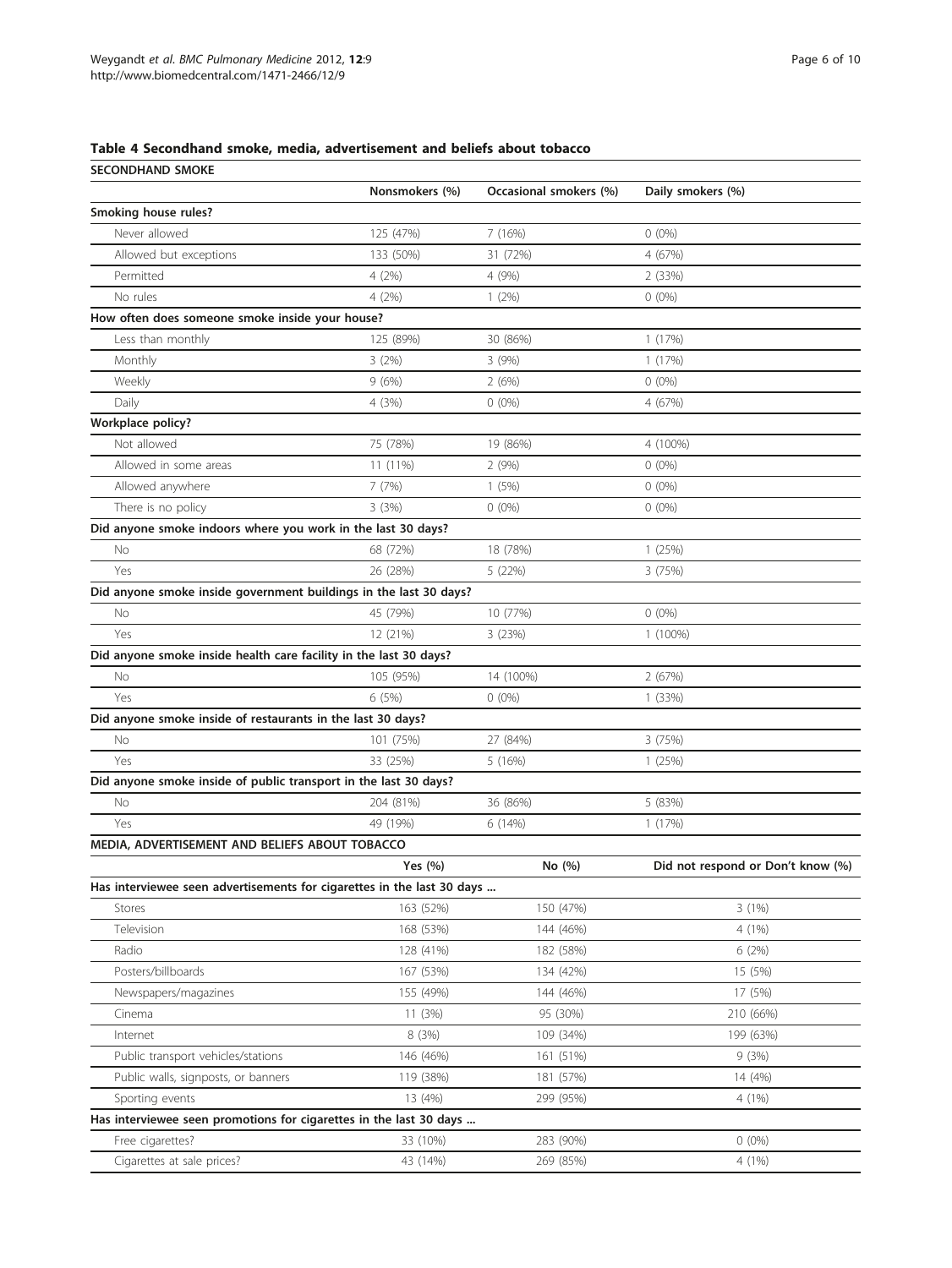| Coupons?                                                           | 20 (6%)   | 294 (93%) | 2(1%)       |
|--------------------------------------------------------------------|-----------|-----------|-------------|
| Free gifts, discounts on other products?                           | 23 (7%)   | 290 (92%) | 3(1%)       |
| Clothing or other items with brand or logo?                        | 63 (20%)  | 252 (80%) | $1 (< 1\%)$ |
| Promotions by mail?                                                | 2(1%)     | 116 (37%) | 198 (63%)   |
| Does interviewee believe cigarette smoking causes serious illness? |           |           |             |
| Men                                                                | 146 (98%) | 3(2%)     | $0(0\%)$    |
| Women                                                              | 166 (99%) | 1(1%)     | $0(0\%)$    |
| Does interviewee believe cigarette smoking causes stroke?          |           |           |             |
| Men                                                                | 115 (77%) | 27 (18%)  | 7(5%)       |
| Women                                                              | 136 (81%) | 19 (11%)  | 12 (7%)     |
| Does interviewee believe cigarette smoking causes heart attack?    |           |           |             |
| Men                                                                | 127 (85%) | 15 (10%)  | 7(5%)       |
| Women                                                              | 153 (92%) | 9(5%)     | 5(3%)       |
| Does interviewee believe cigarette smoking causes lung cancer?     |           |           |             |
| Men                                                                | 145 (97%) | $1(1\%)$  | 3(2%)       |
| Women                                                              | 166 (99%) | $0(0\%)$  | $1(1\%)$    |
|                                                                    |           |           |             |

Table 4 Secondhand smoke, media, advertisement and beliefs about tobacco (Continued)

#### **Discussion**

In our study we observed a low prevalence of daily smoking in adults 40 years and older living in Pampas de San Juan de Miraflores, a poor peri-urban shantytown in Lima, Peru. Results from the Fagerstrom Test for Nicotine Dependence survey indicated minimal dependence even among current daily smokers thus supporting a low tobacco burden in this community. While the Fagerstrom Test for Nicotine Dependence survey may be less applicable in populations with low levels of tobacco use, our results suggest that even in those few regular smokers that were studied, physical dependence is minimal. Our study cannot generalize about smoking prevalence in more affluent populations living in urban areas of Lima; however, poor, peri-urban communities like Pampas de San Juan represent > 50% of the population in Lima, Peru. The low prevalence of smoking found in our community underscores the importance of early anti-tobacco campaigns as a primary prevention strategy.

Recent studies have shown current smoking rates of 27% in Lima, which is substantially higher than the rates we observed [[16,17\]](#page-9-0). The disparity between values for smoking prevalence we observed in Pampas de San Juan de Miraflores and those observed in previous studies may partially stem from differences in the manner in which smokers were classified in each study. Information regarding methods of determining smoking status was unclear in several prior studies of smoking in Peru [[19,31](#page-9-0)]. Other studies have been more explicit. The Center for Information and Education for the Prevention of Drug Abuse focused on urban centers. They reported lifetime prevalence, but broke down smokers

into those who smoked daily, those who smoked at least once per week, and those who smoked less than once a week but greater than once a month [[17,18\]](#page-9-0). To classify subjects into smoking categories, the PLATINO group implemented the Lung Health Study Questionnaire; and classified individuals who had smoked in the previous 30 days as current smokers. The PLATINO study found < 1% of the individuals identified current smokers reported not to be daily smokers [[22\]](#page-9-0). In contrast, 88% of the individuals we observed in our study to be smokers were not daily smokers. The CARMELA study classified individuals as current smokers if they were current daily or occasional smokers with a lifetime smoking history of at least 100 cigarettes [\[16](#page-9-0)]. Standardized methods for collecting and reporting data on smoking status, such as those employed by the Global Adult Tobacco Survey and CARMELA groups will help to provide a clearer picture of the burden of tobacco smoking worldwide. We suggest that using a cutoff of at least one cigarette per day is a more appropriate measure of current smoking status and avoids overestimation that may occur by simply asking participants if they had smoked in the last 30 days or had a history of a lifetime consumption of ≥100 cigarettes. Despite slight differences in our approach to the quantification of smoking, the number of current daily smokers in our study was remarkably low.

The low smoking prevalence we observed in adults  $\geq$ 40 years of age in Pampas San Juan de Miraflores is likely due to several factors that influence smoking behaviors that need to be investigated further. It has been previously suggested that providing health information and prominent warning labels are highly relevant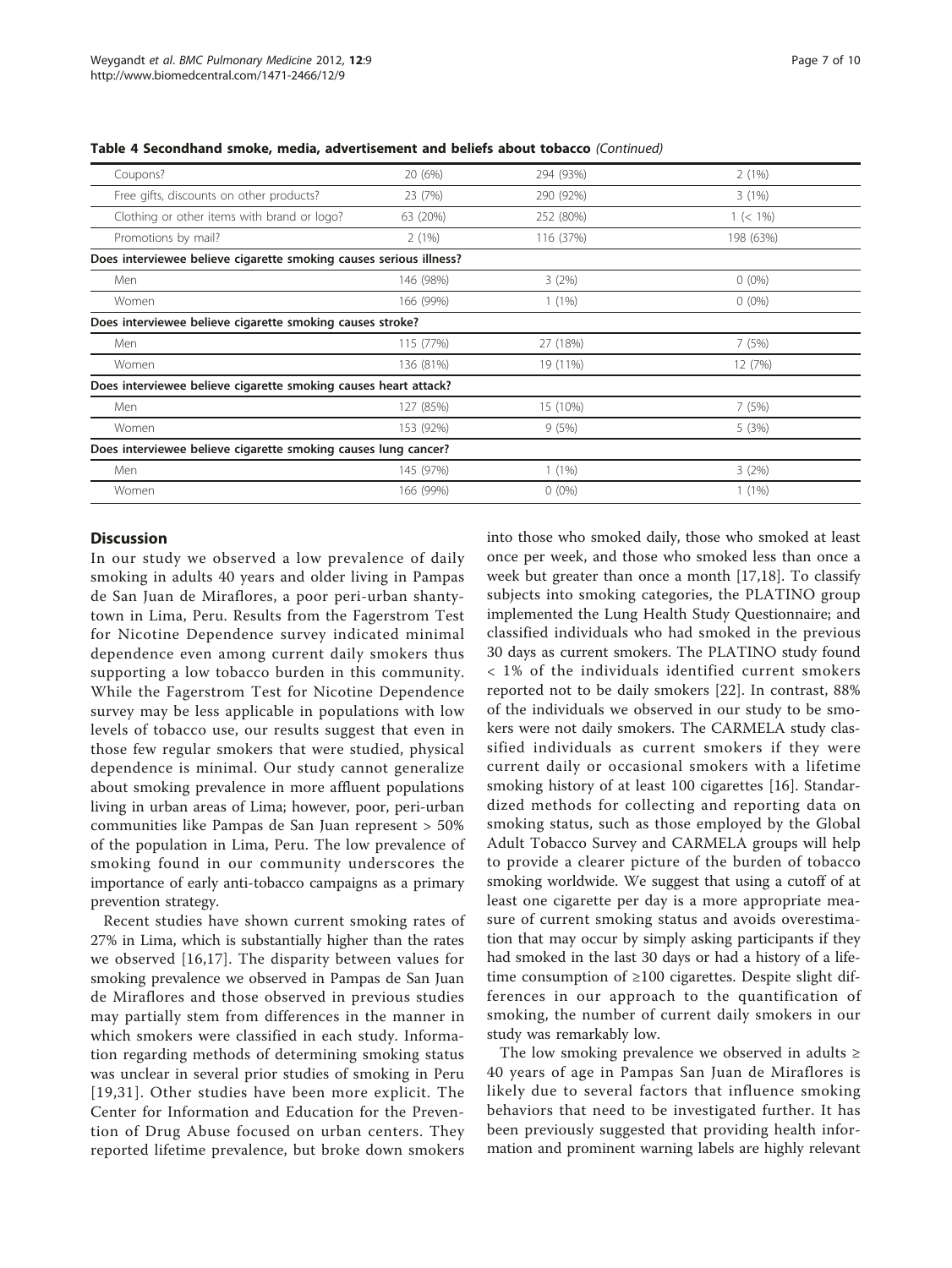tobacco control policies for low-middle income countries [[32\]](#page-9-0). The vast majority of the study population understood that smoking could cause serious health problems including lung cancer, heart attacks, and cerebrovascular accidents. While education is important in reducing the burden of tobacco use, the economics of tobacco consumption likely serves as the principal determinant of tobacco smoking behaviors. San Juan de Miraflores is an economically depressed community, with a household income of less than 400 USD per month. In populations with low socioeconomic status, individuals are more responsive to changes in prices of cigarettes (Townsend et al., 1994). It has been suggested that price increases of 10% would be the most cost effective intervention for reducing smoking prevalence and smokingrelated mortality and that price interventions would be particularly effective in low and middle-income countries [[32](#page-9-0),[33\]](#page-9-0). Hence, taxation in developing countries would likely lead to decreased smoking prevalence in poor peri-urban communities. Moreover, as income levels and development continues to improve communities like Pampas de San Juan de Miraflores, longitudinal studies tracking tobacco costs versus smoking prevalence in a representative group of the population would likely clarify the relationship between economics and smoking in this community.

The majority of people observed cigarettes being sold on the streets. These are often sold as single cigarettes or packs of five cigarettes. As cigarettes sold on the street are cheaper than large packs and more accessible, this is likely an area for effective policy intervention. By eliminating the sale of cigarettes on the street, the already low tobacco burden in this population could likely be further reduced. Moreover, cigarettes sold on the street are more accessible to young individuals and thus intervention might help reduce the incidence of smoking in this community.

The majority of study participants observed the sale of tobacco products on the street. Strategies aimed at preventing the sale of cigarettes on the street would likely lead to a reduction of smoking prevalence and incidence. While many strategies may be employed to prevent the initiation of smoking, we suggest that education, taxation, efforts to curtail the sale of cigarettes on the streets, and strict enforcement of recent laws prohibiting smoking in eating and drinking establishments, government buildings, and public transportation would be particularly beneficial.

By focusing on primary prevention, governmental and public health organizations can help maintain a low smoking prevalence in poor, peri-urban communities in Lima, Peru. Further epidemiological studies in these populations may yield important information suggesting the reasons behind the low prevalence of smoking. We also suggest the need for repeat surveys over time to assess changing incidence and prevalence with the implementation of new tobacco control policies. These longitudinal studies may well elucidate the factors leading to the remarkably low smoking prevalence in this community and may offer new strategies to be implemented on the international stage.

A limitation of this study is that data were obtained via self-report. In the future use of quantitative measures of tobacco exposure such as exhaled carbon monoxide, urine or saliva cotinine, or hair nicotine would allow us to more definitively characterize tobacco exposure in this population. However, self-reported smoking status is the primary measure of smoking status for research and policy, and it provides both a cheaper and widely accepted indicator. Another limitation of this study is its cross-sectional nature. Longitudinal studies of this population in the future might yield insight into trends in tobacco prevalence and incidence and the outcomes of current and future tobacco control measures. Third, we focused on a group of adults  $\geq 40$  years of age and did not include adolescents and younger adults who may be at a high of risk of tobacco use. While younger people may be smoking at greater rates and have younger ages of onset, we were interested in first estimating the current level of pack-years which requires a long history of smoking; and, second, we wanted to compare the prevalence of smoking with the two largescales studies PLATINO and CARMELA. This study was a pilot to better understand tobacco use and dependence in adults, the segment of the population most at risk for tobacco-related lung disease. Our group is conducting a 3000-person study in adults  $\geq$  35 years of age to determine lung function decline and we sought to find the best epidemiological measure of tobacco use in our region.

Our study has several strengths. First, we obtained adults  $\geq 40$  years were randomly selected. Therefore, we are confident that our sample is representative of the study population and largely representative of the population in Lima. Second, we used the well-validated Global Adult Tobacco Survey and Fagerstrom Test for Nicotine Dependence, both which provide a standardized set of questions that can be directly comparable with other studies. Third, we surveyed a relatively large number of male and female participants so we are confident that the low prevalence of smoking is not due to a small sample size. Finally, we do not believe that our findings are attributable to low reporting. In previous studies, self-reporting smoking in adults has been shown to be accurate in most studies [\[34,35\]](#page-9-0).

In the midst of this major shift in Peru's public health paradigm, we are in a unique position to complete the research needed to provide data critical to shaping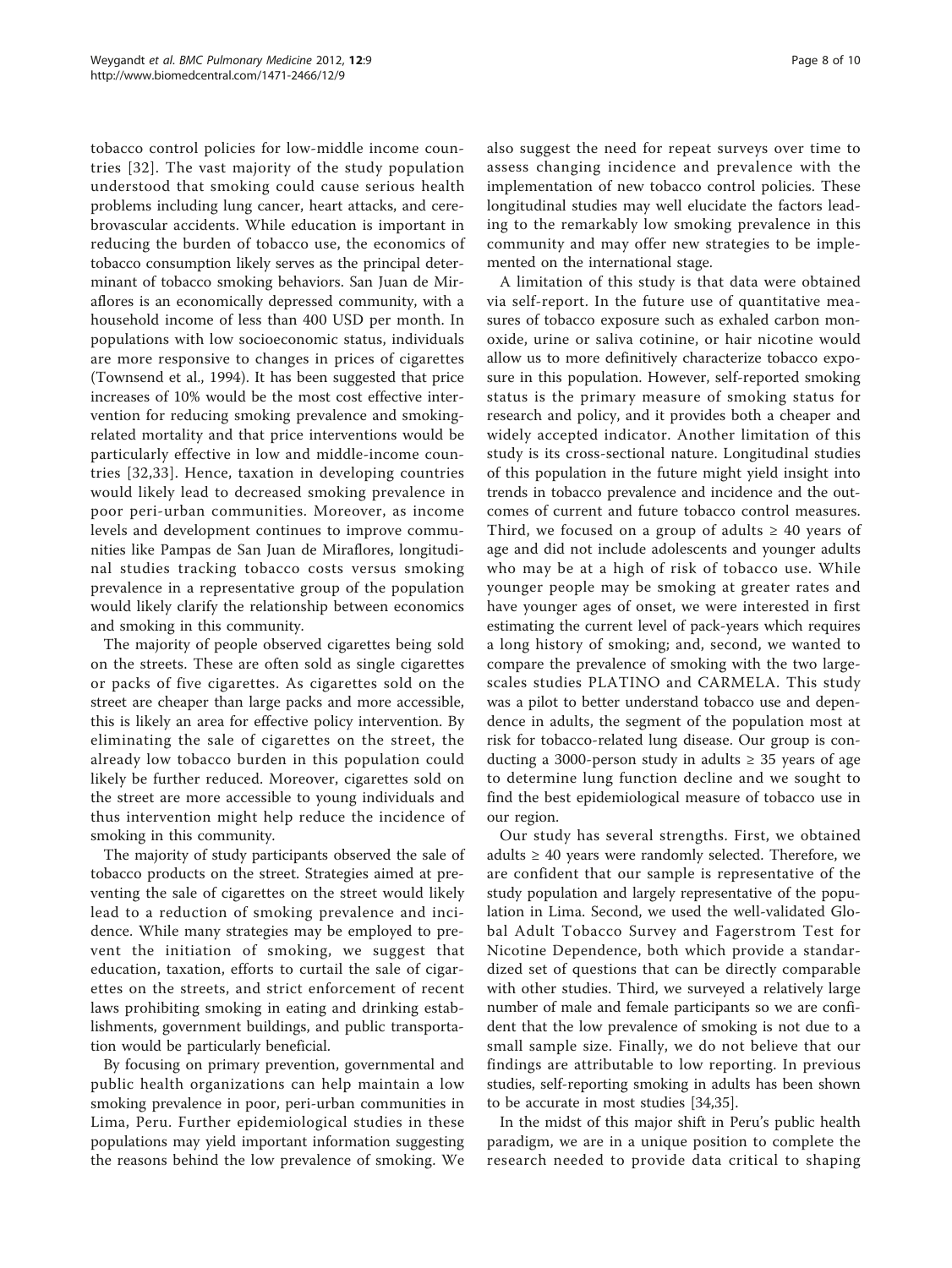<span id="page-8-0"></span>tobacco-related policy. Thus, more surveys such as the one in this study are needed to implement the provisions of the International Convention on Tobacco Control in developing countries. Moreover, standardization of survey techniques allows for comparison between various tobacco control interventions in order to yield consistent data upon which public health decisions can be made. These data are of paramount importance if lawmakers, public health workers, and health care professionals are to enact effective policy for reducing the burden of tobacco consumption with its concomitant disease and disability.

# Conclusions

Using an internationally recognized assessment tool, we found that the prevalence of daily smoking was remarkably low in a peri-urban community in Lima, Peru, when compared with other populations in Latin America. There was a concomitant low prevalence of nicotine dependence in our study population. Despite slight differences in methodologies between our study and others, there was a dramatically lower prevalence of daily smoking in our study population than in other Latin American cities. While many factors influence tobacco consumption, tobacco economics and public education are likely two of the most important factors associated with remarkably low smoking prevalence observed in this study. The low prevalence of smoking found in our community underscores the importance of early anti-tobacco campaigns as a primary prevention strategy.

# What this paper adds

Smoking is an important public health issue worldwide. Previous studies have estimated smoking prevalence in Peru to be 22% to 38%; however, studies have differed in their methods and definitions of smoking status, and none have focused specifically on the poor peri-urban shantytowns that comprise a large proportion of Peru's population. This study reports that smoking prevalence in Pampas de San Juan de Miraflores, a poor peri-urban shantytown in Lima, Peru, is strikingly low. Nicotine dependence in this community is also remarkably low. Our results suggest that tobacco economics and public education may play an important role in influencing tobacco-smoking habits.

# Sources of funding

This work was supported by Asociación Benéfica PRISMA. P. Logan Weygandt was supported in part by the Johns Hopkins University School of Medicine's Summer Research Program and the Andrew Watson Sellards Fund for the analysis of these data. William Checkley was supported by a Clinician Scientist Award

from the Johns Hopkins University and a K99/R00 Pathway to Independence Award (R00HL096955) from the National Heart, Lung and Blood Institute, National Institutes of Health. William Checkley and Robert Gilman were further supported by a contract (HHSN268200900033C) with the National Heart, Lung and Blood Institute, National Institutes of Health.

#### Acknowledgements

We would like to thank Asociación Benéfica PRISMA for collection and deidentification of data, and Milagros Muños, Flor de María Pizarro Susanibar, Dora Laura Mendoza Tineo, and Marco Varela for their contributions to this project. We would also like to thank Dr. Patrick Breysse for useful comments in earlier version of this manuscript.

#### Author details

<sup>1</sup> Division of Pulmonary and Critical Care, School of Medicine, Johns Hopkins University, Baltimore, MD, Maryland, USA. <sup>2</sup>Program in Global Disease Epidemiology and Control, Bloomberg School of Public Health, Johns Hopkins University, Baltimore, MD, Maryland, USA. <sup>3</sup>A.B. PRISMA, Lima, Peru.<br><sup>4</sup>Institute for Global Tobacco Control, Bloomberg School of Public Haalth. <sup>4</sup>Institute for Global Tobacco Control, Bloomberg School of Public Health, Johns Hopkins University, Baltimore, MD, Maryland, USA.

#### Authors' contributions

PLW and WC were responsible for study design, analysis of data, and writing of manuscript. EVC participated in coordination and writing of manuscript, LC participating in design, coordination and data collection and writing of manuscript, RHG assisted in the design and writing of manuscript, and EAT contributed to the design and writing of the manuscript. All authors read and approved the final manuscript.

#### Competing interests

The authors declare that they have no competing interests.

#### Received: 11 October 2011 Accepted: 19 March 2012 Published: 19 March 2012

#### References

- 1. World Health Organization., Research for International Tobacco Control: WHO report on the global tobacco epidemic, 2008: the MPOWER package Geneva: World Health Organization; 2008 [\[http://www.who.int/tobacco/](http://www.who.int/tobacco/mpower/mpower_report_full_2008.pdf) [mpower/mpower\\_report\\_full\\_2008.pdf\]](http://www.who.int/tobacco/mpower/mpower_report_full_2008.pdf), (accessed Jun 2011).
- 2. Office of the Surgeon General. National Center for Chronic Disease Prevention and Health Promotion (U.S.): The health consequences of smoking a report of the Surgeon General [Atlanta, Ga.]: U.S. Public Health Service, National Center for Chronic Disease Prevention and Health Promotion; 2004 [[http://www.surgeongeneral.gov/library/smokingconsequences\]](http://www.surgeongeneral.gov/library/smokingconsequences), (accessed Jun 2011).
- 3. Lopez AD, Mathers CD, Ezzati M, Jamison DT, Murray CJ: [Global and](http://www.ncbi.nlm.nih.gov/pubmed/16731270?dopt=Abstract) [regional burden of disease and risk factors, 2001: systematic analysis of](http://www.ncbi.nlm.nih.gov/pubmed/16731270?dopt=Abstract) [population health data.](http://www.ncbi.nlm.nih.gov/pubmed/16731270?dopt=Abstract) Lancet 2006, 367(9524):1747-1757.
- 4. Ezzati M, Lopez AD: [Estimates of global mortality attributable to smoking](http://www.ncbi.nlm.nih.gov/pubmed/13678970?dopt=Abstract) [in 2000.](http://www.ncbi.nlm.nih.gov/pubmed/13678970?dopt=Abstract) Lancet 2003, 362(9387):847-852.
- 5. Ezzati M: Comparative quantification of health risks: global and regional burden of disease attributable to selected major risk factors 1 Geneva: World Health Organization; 2004.
- 6. Gajalakshmi C, Jha P, Ranson K, Nguyen S: Global patterns of smoking and smoking-attributable mortality. In Oxford medical publications. Edited by: Jha P, Chaloupka F. Oxford;New York: Oxford University Press; 2000:11.
- 7. WHO report on the global tobacco epidemic, 2009: Implementing smoke-free environments Geneva: World Health Organization; 2009 [\[http://www.who.](http://www.who.int/tobacco/mpower/2009/en/index.html) [int/tobacco/mpower/2009/en/index.html\]](http://www.who.int/tobacco/mpower/2009/en/index.html), (accessed Jun 2011).
- Bobak M, Jha P, Son N, Jarvis M: Poverty and smoking. In Oxford medical publications. Edited by: Jha P, Chaloupka F. Oxford;New York: Oxford University Press; 2000:41.
- 9. Wipfli H, Samet JM: [Global economic and health benefits of tobacco](http://www.ncbi.nlm.nih.gov/pubmed/19536067?dopt=Abstract) [control: part 1.](http://www.ncbi.nlm.nih.gov/pubmed/19536067?dopt=Abstract) Clin Pharmacol Ther 2009, 86(3):263-271.